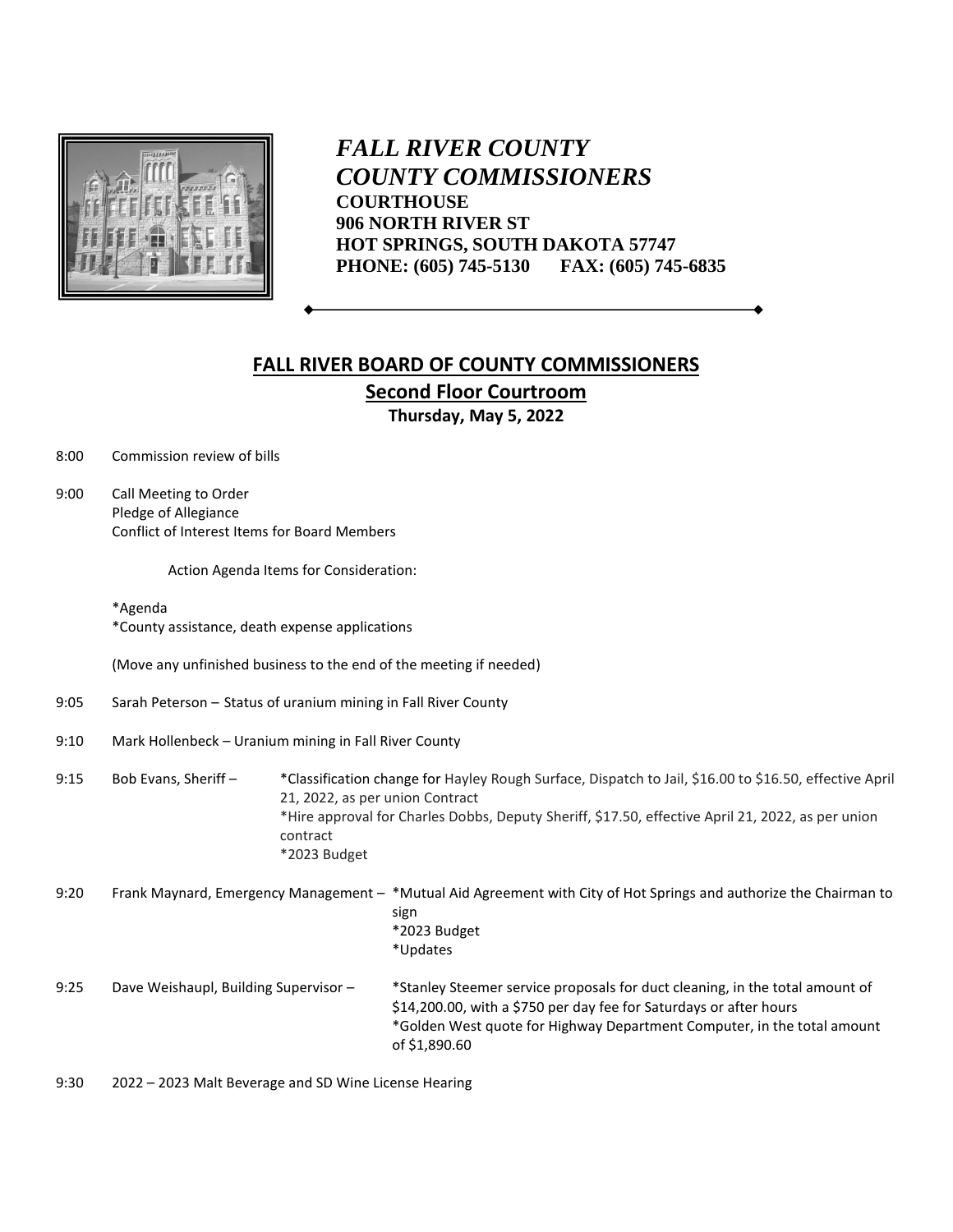- 9:35 Kim McNemar, Behavior Management Systems 2023 Budget Request
- 9:40 Lily Heidebrink, Director of Equalization \*Abatement for Jim Kent for central air
- 9:45 Teresa Pullen, Treasurer \*Remove Paul Nabholz as a signatory on the checking account
- 9:50 Roger Horton, Edgemont City Council \*Oxnard Hotel in Edgemont, costs and quotes 9:55 Randy Seiler, Highway Superintendent – \*Fuel Transfers for Courthouse, Sheriff, Weed and Pest \*5/3/22 Fuel Quotes 1,000 Gallons Propane Nelson's \$2.09/gallon MG Oil No Bid PJ's No Bid \*Updates 10:05 Approve bills & break 10:10 Public Comment 10:15 Lance Russell, State's Attorney – \*Dakota Disc approval \*2023 Budget 10:20 Ron Haugen, NDSU – \*Discussion on calculations of Ag land valuations in North Dakota vs. South Dakota 10:35 Sue Ganje, Auditor – \*Hire approval for Julie Silvernail, temporary fill-in for elections, as need basis, \$14.00 per hour \*Rental Contract for Microsoft Imaging Systems, Inc. \*Rescind stipulation approval for BHP, pay '23 \*Rescind motion for essential pay \*Allow auditor to take the standard deduction for ARPA funds, to be effective for the April 30, 2022 first report 10:40 Joe Allen – \*Discussion on purchase of properties on North River Street, east of the courthouse, possible action 10:55 Kyle Stainbrook, Boys & Girls Club – \*2023 Budget request 11:00 Barb Cline, Prairie Hills Transit – \*2023 Budget request 11:05 Kelsey Trotter, Edgemont YMCA – \*2023 Budget request 11:10 Don Kellogg, Edgemont Senior Citizens and Senior Meals – \*2023 Budget requests \*Discussion on Senior Meals in Fall River County 11:15 Kehala Two Bulls, CASA – \*2023 Budget request 11:20 Dustin Ross, Andersen Engineers – Plat Lot 24 of Sonrise North Subdivision, located in the SE1/4NW1/4 of Section 1 T7S, R5E
- 11:25 Letter to Governor requesting a tax remedy